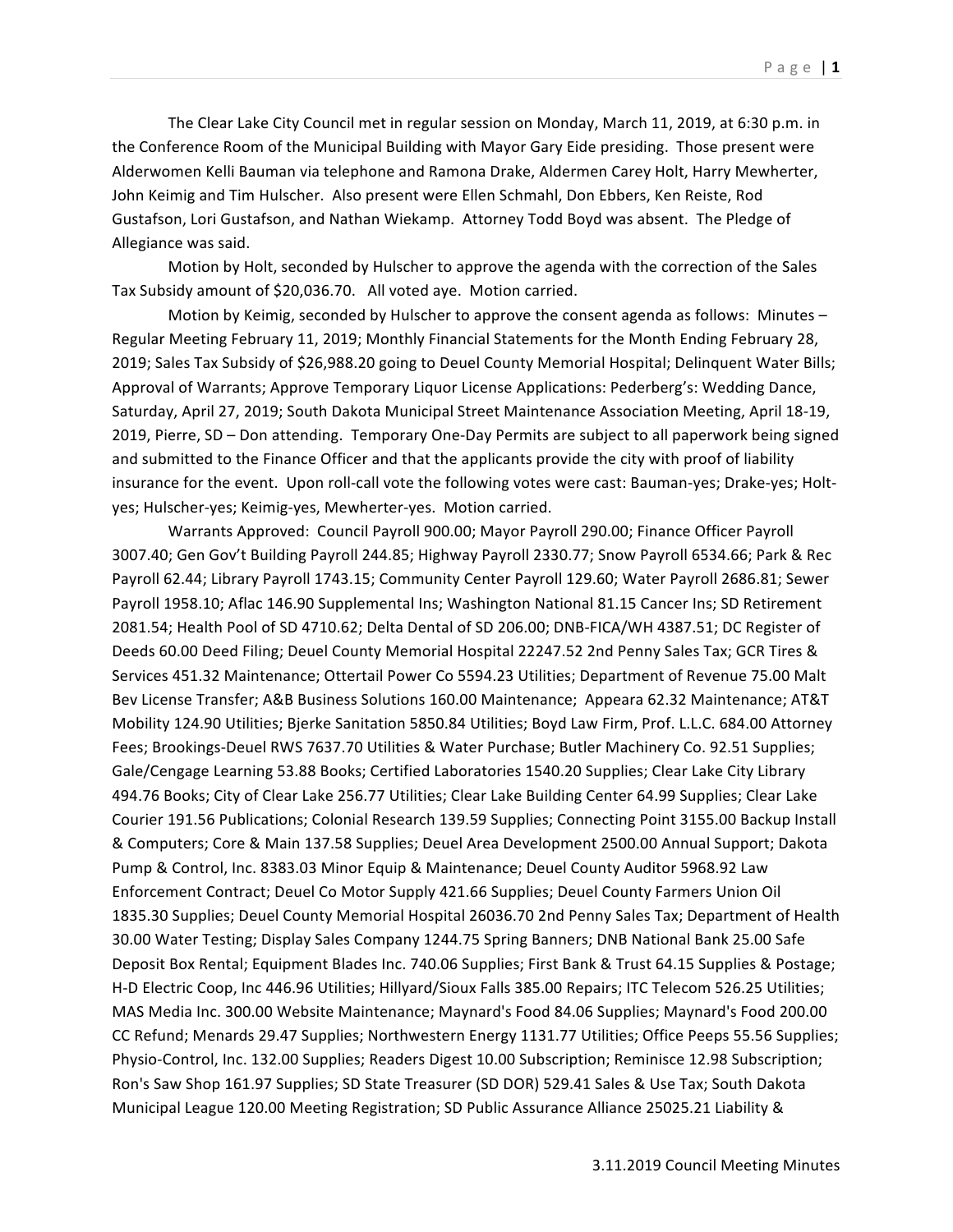Property Insurance; Lynn Simon 200.00 CC Deposit Refund; Steve Rhody Services 38.00 Maintenance; CL Swimming Pool Petty Cash 100.00 Pool Petty Cash; Taste of Home 14.98 Subscription; Transource Truck & Equip, Inc. 1076.41 Repairs; Upbeat Inc. 2738.78 Supplies; US Bank Trust-Spa Lkbox Cm9695 6837.30 Water Loan Payment; United States Dept of Ag 6107.00 Sewer Loan Payment; Wheelco Truck & Trailer Parts 156.58 Supplies.

No one appeared for public voice.

The second reading of Ordinance No. 569, an Ordinance Regarding Fireworks, was completed. Motion by Holt, seconded by Mewherter to approve Ordinance No. 569. Upon roll-call vote the following votes were cast: Bauman-yes; Drake-yes; Holt-yes; Hulscher-yes; Keimig-yes; Mewherter-yes. Motion carried.

Motion by Hulscher, seconded by Mewherter to revise the Community Center Security Agreement as presented. Upon roll-call vote the following votes were cast: Bauman-yes; Drake-yes; Holt-yes; Hulscher-yes; Keimig-yes; Mewherter-yes. Motion carried.

Discussion was held regarding a potential business on Main Street that would require a conditional use permit. There are concerns about vehicles on the side street during snow removal efforts. If a conditional use permit is required, the adjoining property owners would receive a certified letter with the notice of the application along with the date and time of the meeting, in case they wish to attend and speak against the conditional use.

Nathan Wiekamp asked the Council if his water and sewer billing could be discontinued since his property is unlivable. Motion by Holt, seconded by Keimig to discontinue water and sewer billing until the structure is replaced. Upon roll-call vote the following votes were cast: Bauman-yes; Drake-yes; Holt-yes; Hulscher-yes; Keimig-yes; Mewherter-yes. Motion carried.

Alderwoman Kelli Bauman left via telephone at 6:43 p.m.

Motion by Mewherter, seconded by Holt to refund the late fee of \$11.35 to Jayme & Michelle Gross due to them not receiving their November bill as it was returned to the City as undeliverable. Upon roll-call vote the following votes were cast: Bauman-absent; Drake-yes; Holt-yes; Hulscher-yes; Keimig-yes; Mewherter-yes. Motion carried.

The First Reading of Ordinance No. 570, an Ordinance Regarding Water Rates, was completed. The Ordinance will increase water rates \$1.00 per 1000 gallons effective May 1, 2019.

Motion by Keimig, seconded by Drake to approve the 2018 Annual Report presented by Finance Officer Ellen Schmahl. Upon roll-call vote the following votes were cast: Bauman-absent; Drake-yes; Holt-yes; Hulscher-yes; Keimig-yes; Mewherter-yes. Motion carried.

The City Services Committee recommended Hydro-Klean to grout and install a polymer lining on nine (9) man holes at a cost of \$16,060 for the grouting and \$17, 560 for the lining. A 10% discount has been offered for allowing Hydro-Klean to do a training seminar in Clear Lake. Motion by Holt, seconded by Drake to hire Hydro-Klean for the grouting and lining and to allow them to do a training seminar. Upon roll-call vote the following votes were cast: Bauman-absent; Drake-yes; Holt-yes; Hulscher-yes; Keimig-yes; Mewherter-yes. Motion carried.

The City of Clear Lake has been awarded Community Access Funds to assist in the improvement of the truck route to the elevator and needs to hire an Engineering Firm to oversee the project. The preliminary engineering report was prepared by Banner Associates, Brookings, SD. Motion by Holt, seconded by Mewherter to hire Banner Associates for the truck route improvement project. Upon roll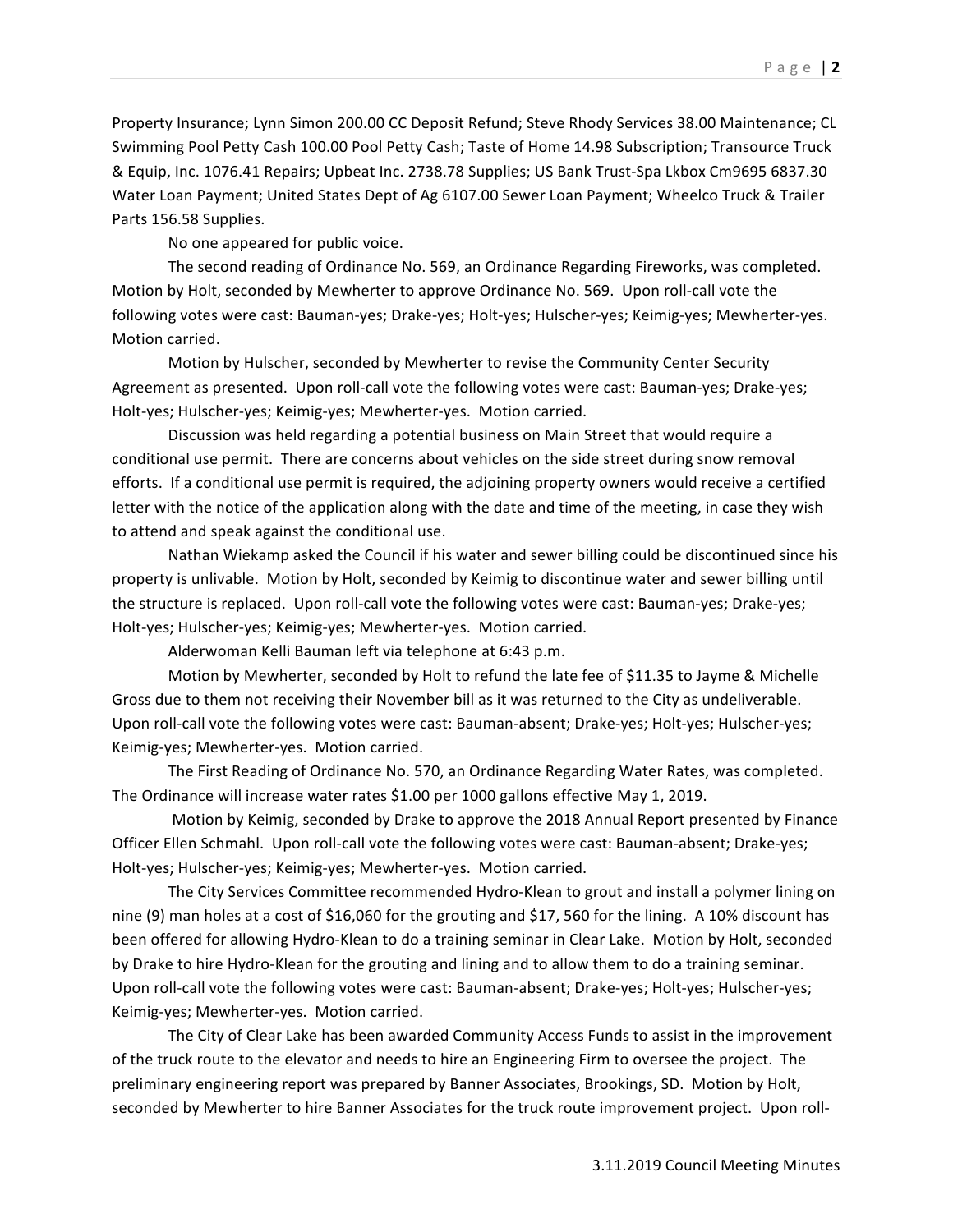call vote the following votes were cast: Bauman-absent; Drake-yes; Holt-yes; Hulscher-yes; Keimig-no; Mewherter-yes. Motion carried.

Motion by Drake, seconded by Keimig to give a free pass to the rubble site (with the exception of white goods) to each household, which will expire Thursday, October 31, 2019, to be sent out on the May utility bills. Upon roll-call vote the following votes were cast: Bauman-absent; Drake-yes; Holt-yes; Hulscher-yes; Keimig-yes; Mewherter-yes. Motion carried.

Motion by Mewherter, seconded by Holt to approve the Deuel County Ambulance EMT's and EVOC Drivers. A copy of the roster is on file in the Finance Office. Upon roll-call vote the following votes were cast: Bauman-absent; Drake-yes; Holt-yes; Hulscher-yes; Keimig-yes; Mewherter-yes. Motion carried.

Motion by Keimig, seconded by Mewherter to approve the Clear Lake Volunteer Fire Department members. A copy of the roster is on file in the Finance Office. Upon roll-call vote the following votes were cast: Bauman-absent; Drake-yes; Holt-yes; Hulscher-abstain; Keimig-yes; Mewherter-yes. Motion carried.

Motion by Drake, seconded by Hulscher to approve the Library Annual Report. Upon roll-call vote the following votes were cast: Bauman-absent; Drake-yes; Holt-yes; Hulscher-yes; Keimig-yes; Mewherter-yes. Motion carried.

Motion by Keimig, seconded by Holt to allow City residents to dispose of acceptable items at the rubble site free of charge, with the exception of refrigerant items, on May 7, 9, and 11, 2019, during regular hours and to allow an electronic equipment recycling vendor to come to Clear Lake the same week to accept items. Alternate dates will be selected if weather prevents utilizing the rubble site on the approved dates. Upon roll-call vote the following votes were cast: Bauman-absent; Drake-yes; Holtyes; Hulscher-yes; Keimig-yes; Mewherter-yes. Motion carried.

Motion by Holt, seconded by Mewherter to approve the annual maintenance agreement with the County Highway Department and authorize Mayor Gary Eide to sign the agreement. Upon roll-call vote the following votes were cast: Bauman-absent; Drake-yes; Holt-yes; Hulscher-yes; Keimig-yes; Mewherter-yes. Motion carried.

Motion by Drake, seconded by Hulscher to approve the route for the St. Patrick's Day Parade that utilizes City streets from the Deuel County Good Samaritan Center to the City parking lot. All voted aye. Motion carried.

Motion by Holt, seconded by Hulscher to transfer \$1,835.21 from 101-266.94 Fund Balance Assigned-Swimming Pool Memorial to Unassigned Fund Balance (General Fund) for the purchase of the Patio Umbrella. Upon roll-call vote the following votes were cast: Bauman-absent; Drake-yes; Holt-yes; Hulscher-yes; Keimig-yes; Mewherter-yes. Motion carried.

City Superintendent Don Ebbers discussed the dust control proposal from Climate Control, informed the Council that the City does have a generator that can run the Community Center in case it would need to be used as a shelter, reported that the snow removal letters and apartment arrangement for snow removal seems to be working, reported that the pre-bid meeting for the water tower painting was held on March  $7<sup>th</sup>$ , informed the Council that the bid opening for the water tower will be March 21<sup>st</sup> at 2:00 and they are welcome to attend, informed the Council that the colors approved for the water tower are not recommended and discussed the timeframe for painting the water tower.